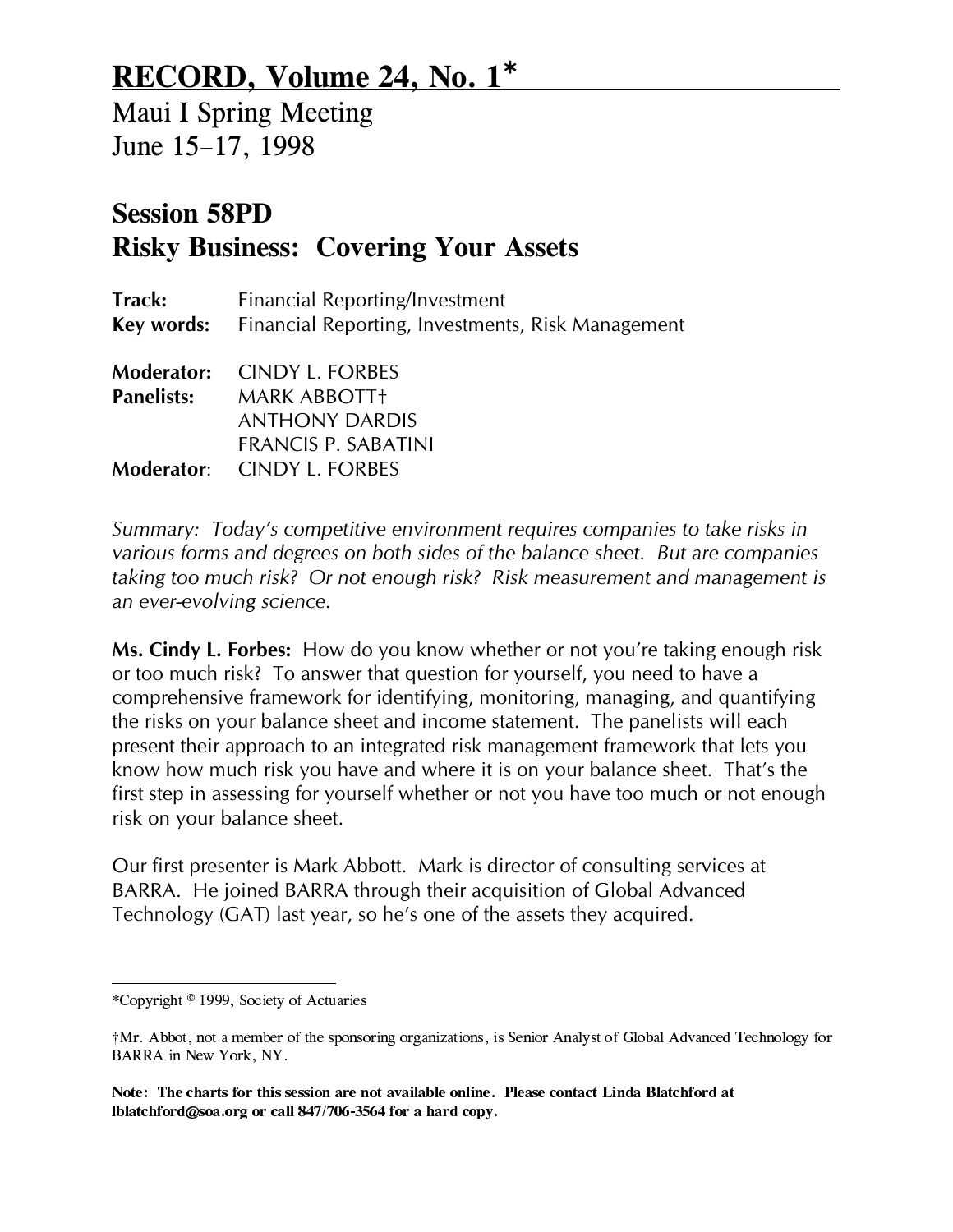Mr. Mark Abbott: I basically want to give just a brief survey because we all want to get to your questions. Essentially, I want to give you a little bit of a taste for the complexity and the issues that we feel are important in dealing with risk management and evaluating very complex assets. By all means, I think the market's going to continue to develop these complex assets because of the needs in the marketplace to hedge the liabilities in some cases or provide very specific investment services.

There are four areas that I'd like to cover. One is the framework by which you're going to value the assets because that helps you to identify the sensitivity to some of the underlying risk factors that you're going to be exposed to in acquiring those assets. The second is specifically looking a little bit more at how one of them can be used, (in particular key rate duration), and how it helps measure noninterest-rate sensitivity. If the underlying market changes in a way that the yield curve twists or kinks, it doesn't just move up in a parallel fashion as is currently measured with just the effect of duration statistics. That's something that will help enhance the understanding of the embedded risk of your portfolio, extending that over to the lymph framework as well as looking at the liabilities using the same measures. Third, which is a technique that we've used very successfully over the last two years, is actually establishing a static hedge and improving upon that by using some of the technology. Basically, it will outline the embedded options in a different sort of way-actually what caps and floors are contained in a corporate bond or collateralized mortgage obligation (CMO) through a replicating portfolio. In terms of application we're seeing the most success with the fourth and last theory, valueat-risk (VAR), especially if you start to extend it from just looking at the trading desk, as it was initially applied, to looking at the entire balance sheet and the whole line of business.

Let me start with the consistent framework. In valuing assets in the market, we basically need to derive some underlying curve. Typically, we like to use the market prices that are there for government bonds as a starting point and derive a term structure free of any credit risk. But, if you have no markets for that, you might use the swap curve to derive the underlying pricing vehicle with the embedded credit spreads built-in and make sure that you can price option-free bonds if you have that sort of entity in the marketplace. Next, if you have embedded options such as corporate bonds or if you're dealing with derivatives, you need to have an option pricing model. You can basically do the pricing of those embedded options through these lattice techniques, particularly if you're dealing with American options. You need to have a roll back methodology and it is usually required at every node of lattice that you can use if you're doing simulations. That lattice should still price option-free bonds and most importantly, it should give you the correct valuation for the American and European options. In fact, you need to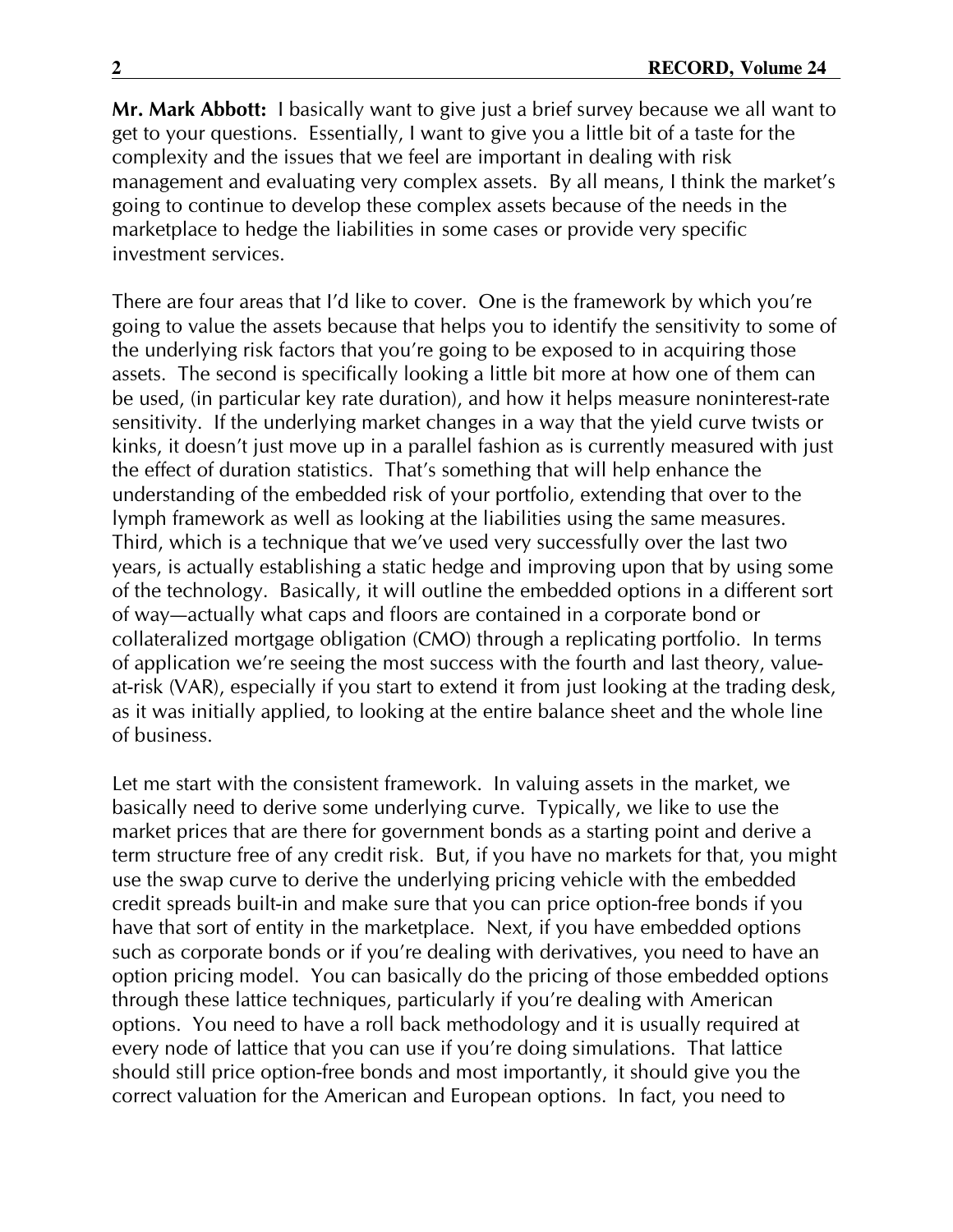calibrate the volatilities you might see in the marketplace to get those prices for the embedded options to come together. Everything needs to have a check and balance.

What do you do with liabilities such as life insurance or annuities that also need to be valued? On the asset side, we have CMB5s and mortgage-backed securities (MB5s), things where path dependency occurs, and, of course, there are a lot of derivatives that also have that built into them these days. You can't do backward substitution all of the time. There are some cases in which you can improve and get fairly quick results using multiple slices of lattices, but the typical methodology is Monte Carlo simulation. We've actually taken the simulation framework and improved it with a structured sample methodology where you start to look at other methodologies such as low discrepancy methodologies to improve that even further. The beauty is once you have a path-dependent framework, you can look at a single asset or all of the assets. This could also include even some of your portfolio of assets and your portfolio of liabilities under each of those interest-rate scenarios, so there's a lot of information available to you once you have that framework established.

With interest-rate risk, essentially about eight years ago, a lot of people were not using effective duration. You saw people using the McCauley duration. I think it's fairly clear that effective duration and convexity are used at the starting point. Looking at the sensitivity to some parameter, in this case interest rate, the yield curve moves up in a parallel fashion. We've actually applied it and I'll get into a little bit later where we adjusted some other risk parameter in a parallel shock and came up with, for example, a prepayment duration. Basically, you're measuring the price sensitivity of your asset to some parallel movement. Unless there are no options embedded, it's not really a representation of an average maturity. 5o you can get positive durations longer than the maturity of the asset, especially if you have a derivative of much shorter, negative durations. It's basically measuring the movement of the price. If rates go up and the price goes down, you have a positive duration. If rates move up and the price goes up, then you have a negative duration. That's basically the simple rule of thumb here. Convexity adds a little bit of nonlinearity measurement, and I think it's an important thing that some assets and some liabilities have significant convexity. Obviously, MB5s and a lot of liabilities have opposing convexity characteristics. One of the things that we started to do back in the early 1990s, and have been very successful in getting the industry to implement, is using key rate duration as a measure of the sensitivity to various nodes along the yield curve. I'll refer to an example later.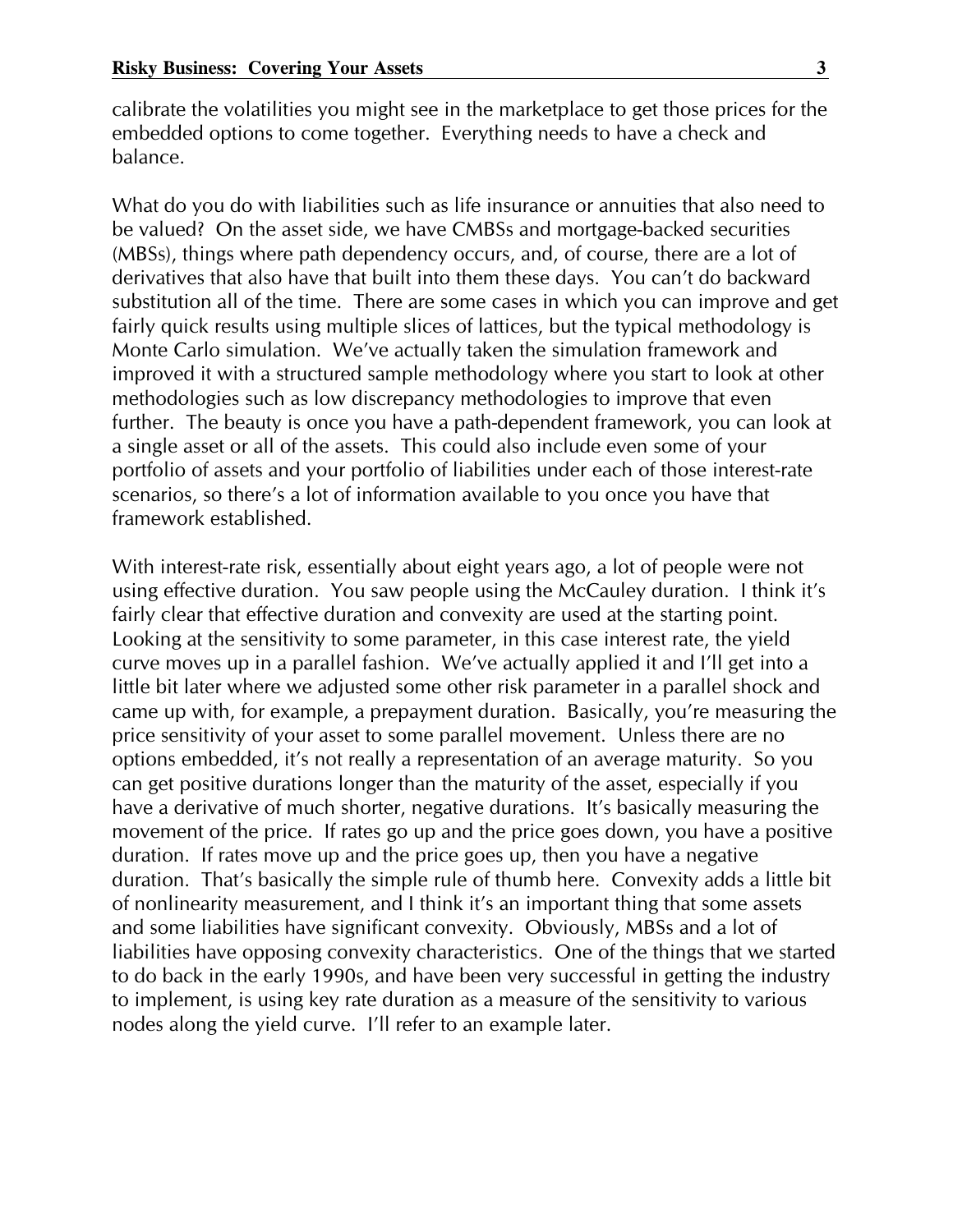The last area is what I call pathwise measures, where you actually look at and extract information from the underlying interest-rate simulation framework. 5ometimes just a simple statistic is not sufficient to explain all of the embedded risk.

Chart 1 is an illustration of key rate duration. Here is the starting yield curve, which would be the yield curve that would be used in an effective duration calculation. We do three price calculations: one up shift, one down shift, and the underlying unshifted. For a key rate duration, this would be at 15 years. We would shop the market just in that region from 10 to 15 and then down again to 20 years. In a positive way, we calculated market value. We do the same thing for a negative price calculation, and calculate the sensitivity of the price to that movement. It's a fairly simple construction, but the value is a mint in terms of the picture of what is being explained.

Chart 2 shows an example of a zero-coupon bond. There are no coupons being paid. It has a 20-year maturity and no interest-rate risk or sensitivity along any of these other key rate duration buckets. Any shock in these regions produces no change in market value because any shock up is reversed in the shock down on that side. In this case where he had the shock up, there is a significant sensitivity in this bucket of 20 years.

This is one way to start to diagnose the embedded risk to interest-rate movements along the whole spectrum of cash flows that you might have in the interest-rate instrument. If you're dealing with a very complex option-embedded instrument like a callable bond, key rate durations actually can start to tell you what's going on with those as well. Chart 2 has an illustration of a callable bond where there's a higher coupon. You can see it's going to be called sooner; in fact, it actually has less duration and less sensitivity than the bond that is going to have cash flows that go out in this case. We do have cases where there's negative duration, and I'll show you one later. First I want to go through another example that moves into the pathwise.

With interest-rate scenarios, we can build a lot of information so that if you're using an option-adjusted pricing model and you have the same option-adjusted spread (OA5) for your underlying instrument, you can now distinguish the characteristics of two bonds or two portfolios by the embedded options in them. For pathwise values, you can think along every scenario you're going to get different cash flows that are generated. We're going to capture the performance along each of these scenarios in terms of surplus. In this case, we used probabilities from an arbitragefree framework. The next thing you want to do is to map the instruments that will be calculated along this framework that you may explain to be some simple building blocks such as your coupon bonds, caps and floors, or other simple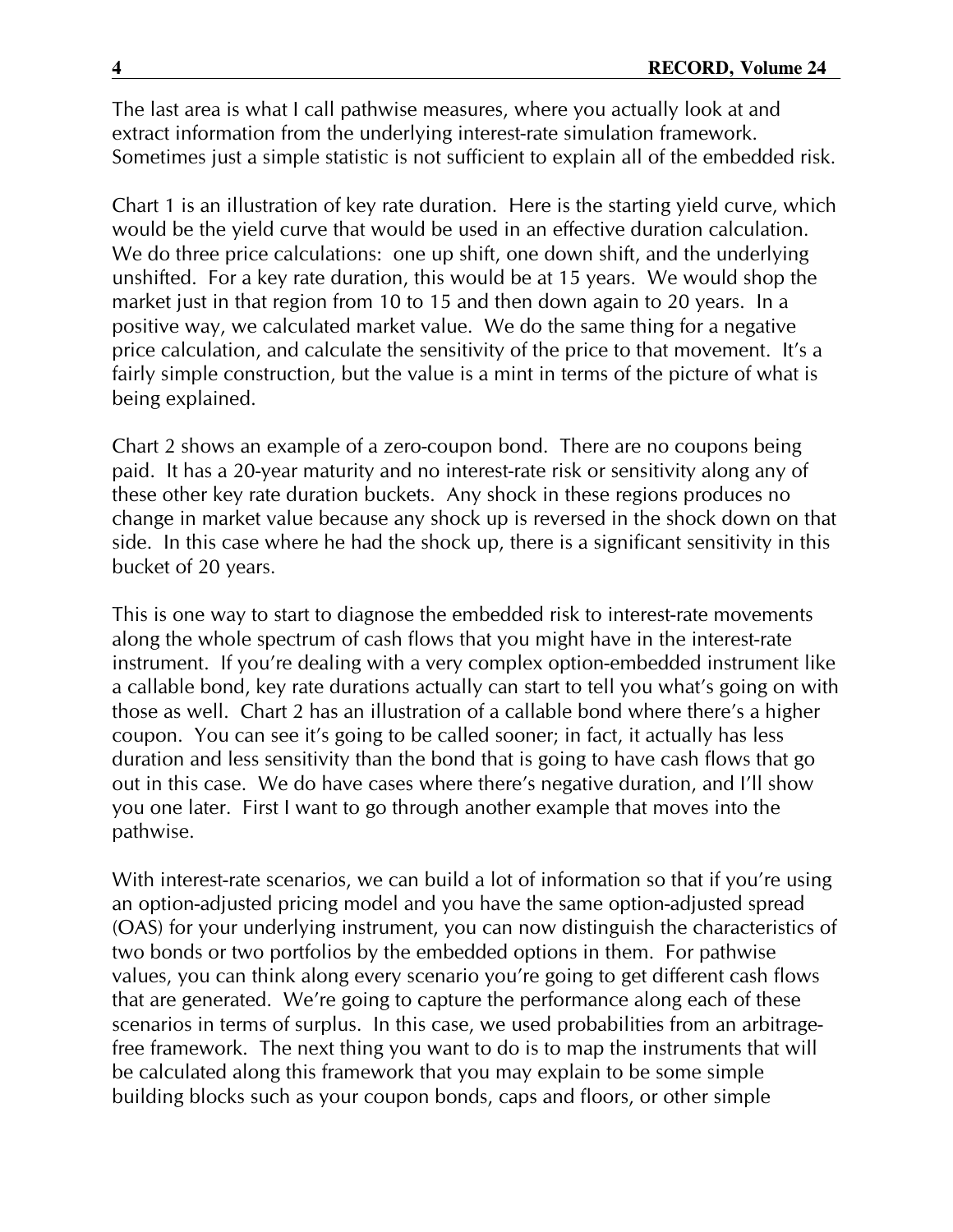instruments that can explain the characteristics. In terms of the interest-rate scenarios, Chart 3 shows a fairly symmetric distribution of what we use. Linear path space is a structured sample that we map on to a arbitrage-free lattice, so you see that this is a normal model because basically the movement down is roughly the same as the movement up through this lattice. We typically use about 300 paths when we do an OA5 calculation to derive our statistic such as duration or key rate duration.

Chart 4 is an illustration of cash flows along three different paths. The first is a rising rate scenario, the second is a falling rate scenario, and the third is one that sort of drifts along the implied forward rate curve. Here there's not terrible mismatch, but there is some because there actually was a duration mismatch in these two instruments. In the rising rate scenario, you can see that there's a lot more lapse in the 5ingle Premium Deferred Annuity (5PDA); in the falling rate scenario you can see that there are significant prepayments that occurred in the MB5.

We assigned probability weights in a methodology that looked at the end of the line by normal distribution and our mapping of our structured sample on top of that. Chart 5 shows the points, as present values, graphed with the annuities on the y-axis and the MB5s on the x-axis. The MB5 in the rising rate scenarios has actually less market value than the 5PDA because the 5PDAs are paying out fairly quickly so the present value is going to be greater than the MB5 because of the duration mismatch. This is a simple way of looking at your asset/liability (A/L) management using just straight economic present value, but it's a good starting point.

Chart 6 looks at a CMO, a fairly complex instruments. Matching a CMO with a set of cash flows is actually a technique that Tom Poe created several years ago called, "Arbitrage-Free Bond Canonical Decomposition." This is a static hedge methodology that we used to replicate either an instrument or a liability or a portfolio with a hedge of various sorts. In this case, I've used zero-coupon bonds to create a replicating portfolio to drift along the implied forward rates so that our market values will be equivalent. I have a Treasury portfolio with no options at all in it. Then I have my CMO. Again, along all of those different paths, I'm going to calculate the market value, and what we see is there is some risk. The Treasury value has gone up, so this means that rates have fallen. In the case of a CMO or an MB5, this is probably prepayment in the underlying collateral that's occurring. That would be a prepayment risk, which is fairly significant in this case. We have an extension risk where rates have risen.

With Chart 6 you can do what I'll call a risk fingerprint—you can see vividly the characteristics of the underlying risk though you don't know exactly what you need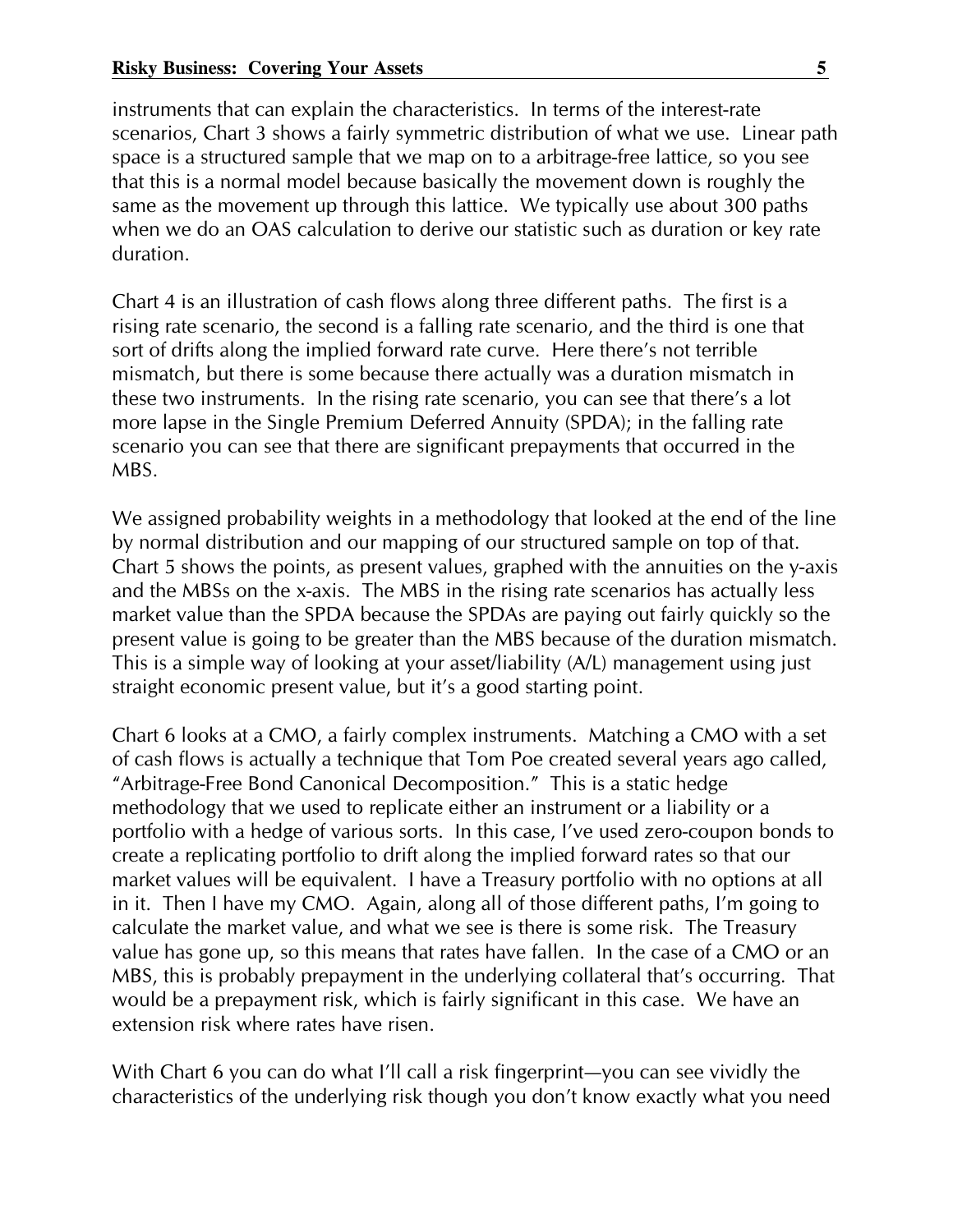to hedge it. 5till, this is a good starting point. Fortunately, we capture all of the per path market values for this asset, and we can create a replicating portfolio that's going to essentially match all of those market values under every one of those scenarios and create a hedge by doing straightforward regression on all of those. You need to capture all those different points of our underlying scenario set for cap lifts or floor lifts that we can use of different strikes to hedge our instrument. Try to minimize the price along every path of a hedge portfolio with our underlying portfolio we're trying to hedge.

This produces the secondary decomposition. Actually, I was doing an 5PDA with what I'll call an accrual hedge. My primary decomposition was actually a bond that was going to be a floating rate instrument. It was going to accrue interest and pay out matching that interest based on some sort of amortization schedule. That was fixed up front, but it does have path dependency. With this, plus caps and floors, I basically replicated that portfolio or created a static hedge. Obviously, if you have an infinite number of interest-rate scenarios and a very fine universe of hedge instruments, you can get a perfect match. This was actually a very good example.

In summary on these concepts, I think there's a lot of information that is important in looking at the various scenarios. By just looking at cash-flow mismatch, pathwise profile, assets versus liabilities, or even the risk fingerprint, you can get some sort of a sense of how healthy your management is. If you have problems, you can develop a static hedge to see if you can afford the cost of the hedge overlay on your portfolio. That very well may stabilize you. Certainly you can apply this to different lines of business as well, looking at everything in aggregate or just aggregated to see what the risks are. Or you can hedge them out separatelymaybe even creating swaps inside of the company to off lay or lay the risk, particularly lines of business. Then, when you roll it all up, you will know where you stand. Using key rate durations, which actually is a dynamic hedge tool, is not going to give you a permanent hedge. Unlike a static hedge, you have to rebalance your key rate durations as the yield curve changes and even with the static hedge there's going to be some minor maintenance. If you have some errors in your underlying models, for example, your prepayment model may not be that good, but key rate durations allow you to monitor that on an ongoing basis and rebalance and adjust your hedges as well. The beauty is that if you do this right, you're going to constrain this volatility of surplus, which I think is good for the business in general, regardless if you have twists or kinks in the interest-rate movement.

But that isn't sufficient typically; we need to go further. GT & BARRA certainly have done a lot with interest-rate management on the fixed-income side. BARRA has been known for a lot of the equity hedging that they've done in the factor models to look at risk. Essentially, you just need to map all of the different terms. Typically,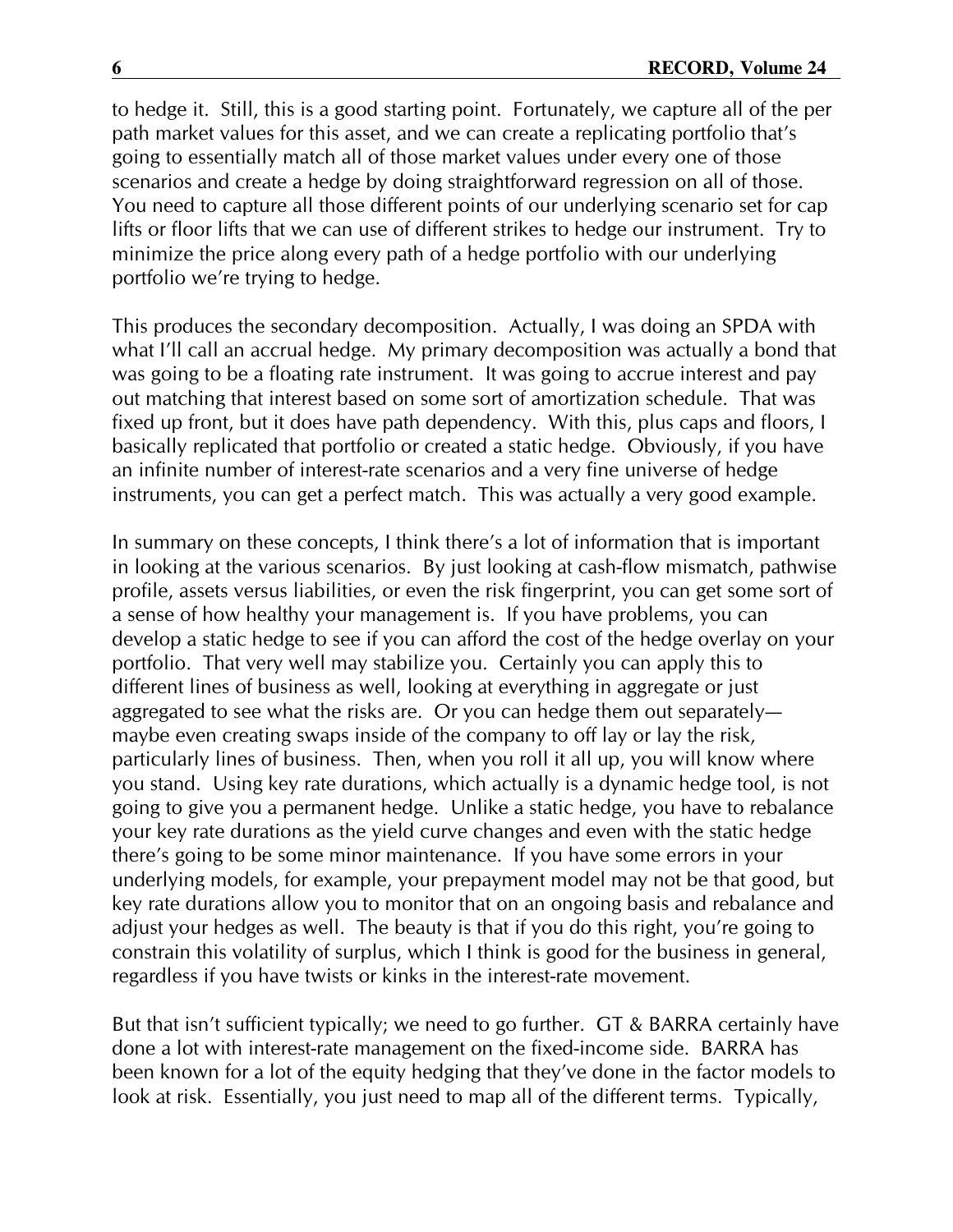Delta will be equivalent or be a rough equivalent to duration or key rate duration. For the gamma, the equity would be similar to convexity, and so on. Ultimately, under various equity movements or interest-rate movements, you get scenario testing that you need.

We have been looking primarily at yield curve risk with key rate durations and the static hedge methodology that I was showing. There are many other risks that need to be brought under control, such as cross currency risk, basis risk, credit risk, and volatility risk. One way is to take a simple duration or Delta measure first, looking at it through the linear risk you might have and adding those factors to your model. We prefer to deploy this in a VAR framework where we're really looking at a maximum expected loss or a holding period for a specific confidence level. Essentially, we're going to look at the losses that one could incur due to any one of these particular movements, and then aggregate them in some way so that we can explain the risks in dollars that you might have in your whole balance sheet at this point. Obviously, the assumptions and methods are very important. In insurance, there's sparse data on the liability side, so it's quite difficult to get at an understanding or even to know if your models are replicating the risks appropriately for the liabilities. It takes a lot of expertise of the practitioners to validate the models to make sure that you're going to get some results that are meaningful for the holding period that you're using this for.

VAR was really originally intended to be used for trading desks at banks where there was a very short risk exposure (maybe one day or several hours in fact). They could find out if the market moved a certain percentage against them. The key is to try the same methodology, at least in the Delta sensitivity, by looking at the linear risks as a first approximation. Taking the concept of duration, we can look at all those other risk sources and do some sort of calculation to get the sensitivities of our A/Ls solved as risk factors and build up what I call a quality assurance table, which allows us to both drill down and look at various sources of risk that might be on the balance sheet offsetting A/Ls along one line of business that aren't properly aligned. You can also roll up and verify to the corporate level that you have the appropriate diversification. Essentially, you value your risk sources. You have your various holdings that have been defined in your model. You may have a distribution that is not normal. Basically, you're looking to find out what is the loss at some level of confidence for some level of holding period. 5ome of these are very important if you're using a parametric method, which is the method I've described here, where you're looking at the sensitivities to build up a correlation matrix.

Once you start getting into tying this together with other risk sources on the liability side or extending it to global, this can get to be quite a huge and difficult problem, so you want to try to limit the risk factors as appropriate in terms of their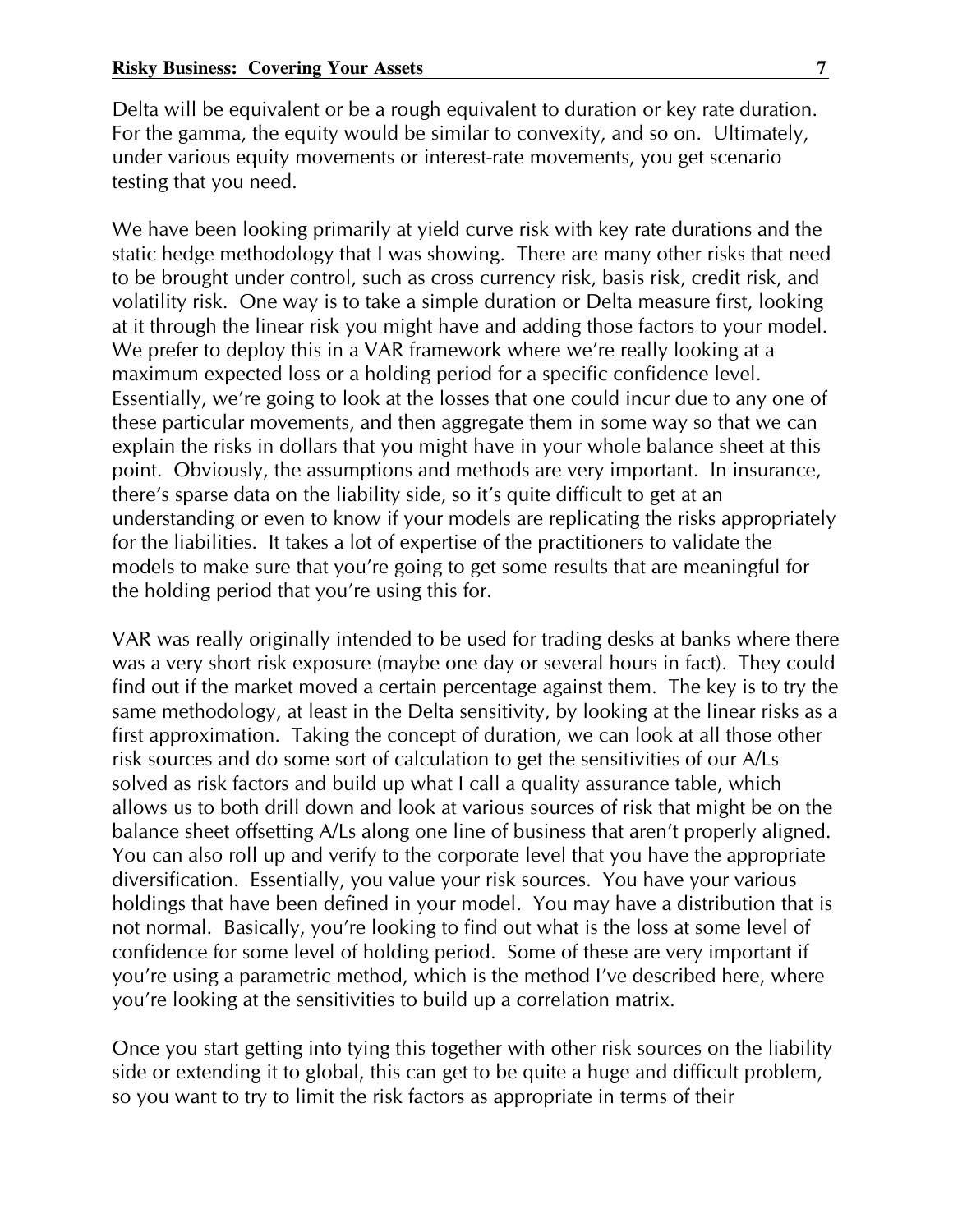contribution to get some overall picture. This can be done on a block-by-block line of business level, or it can be done in aggregate. By looking at the sources of risks for all the liabilities, all of the assets to key rate duration exposure basis, prepayment, stock movements, credit risk, and prepayment could also include lapse risk. Mortality obviously should be there. 5o then we can then look at the VAR, or the exposure first unconstrained. How much do we stand to lose if it's by itself? Obviously, the A/Ls should be fairly offsetting in terms of the risk exposure. Your total risk, hopefully, will be significantly smaller than your individual risks that you would have on any block of business or any asset portfolio matching that. Once you meet the two together, you hopefully can reduce that risk. This is just a way of sort of mapping it all out.

Now you can look at the actual return that you would see based on the risk adjusted and see what you're doing with the risk capital. That's actually the beauty of the quality assurance methodology. You can use this as a feedback loop to look at how lines of business are profitable. Are they or are they not properly hedged over time?

We talked briefly about a lot of areas of risk, specifically the securities that this could be used for. The liabilities are part of everybody's business, and there are many applications of it. I think we're sort of at the beginning of really understanding how to manage risk. People have already started to grasp measuring risk, but how do companies more efficiently structure their A/L management and their own internal communications to better reduce this risk and communicate to the regulators and the rating agencies that they are monitoring this with appropriate tools? I think we're working in that direction now with a lot of companies, and hopefully we're going to see a lot of brighter horizons down the road.

Ms. Forbes: I'd now like to introduce our next speaker, Tony Dardis. Tony is a consultant with Tillinghast, and he specializes in A/L management. He's also chairperson of the 5OA's Committee on Professional Development and Education for the Finance Practice Area.

Mr. Anthony Dardis: I think we've already seen in Mark's presentation some of the complicated ideas that are being developed in the area of risk management, which we, as actuaries, are actually quite comfortable with. I think some of the things we're not so comfortable with are actually more on the general management side of risk management, and I'm going to touch on some of those aspects.

My background in the area of risk management is probably the same as everybody else here. I think, as actuaries, we are paid to do risk management, but these days the whole topic of risk management has become a specialty all to its own. Generally, I think that's because of the complications that are arising on both the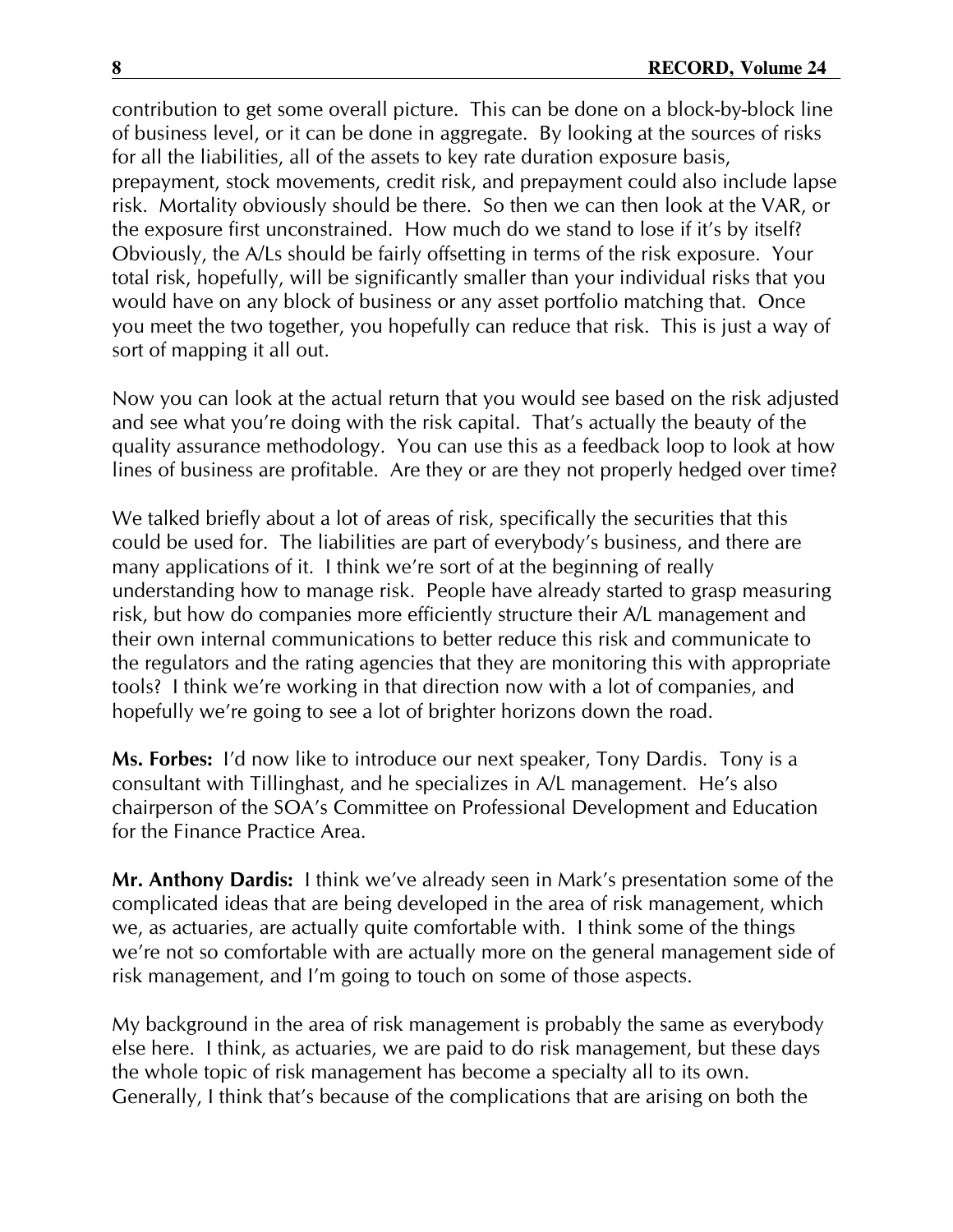assets and liability sides of the balance sheet. Things are getting increasingly complicated and increasingly interrelated.

As Cindy said, I work for Tillinghast, the life and property and casualty side of Charles Perrin. Charles Perrin actually has a risk management consulting practice that does more of the general management side of risk management consulting. It has done a lot of work for some large multinational firms that are not insurance companies. Recently I've been working with some of the people in our risk management practice area to develop some of their ideas in an insurance context. As I've already mentioned, as actuaries, we get paid to understand, measure, monitor, and manage risk. Historically, insurance companies have been very good at that, so I think I'm going to give a few hints as to what has made insurance companies look again at the whole question of risk management. I'll then talk about how to establish a framework for establishing what risks one is exposed to and how to control them. I'll focus on an integrated approach to risk management that also looks at capital management. I'll finish off by looking at what insurers might be able to learn from other industries by looking at a case study.

I think essentially insurers are once again looking at the way they deal with risk because risk management is now seen as a potential source of gaining competitive edge. 5o, insurers are moving away from the idea of controlling risks to avoid volatile results, and they are looking more at the proactive idea of looking at risk as a possible source of competitive advantage. This will sound pretty obvious, but it's an important point: successful risk management requires a rigorous assessment of risk, which means specifically identifying what your sources of risk are and then assigning the impact of each source on future finances. Again, I think actuaries have been very good at working out what the impact of sources of risk are in the past by looking at probability distribution to each item of risk. I'll say a bit more about that later. 5ome of the components of risk aren't always well-modeled, and we probably have some way to go there, but actuaries have always been very good at the bottom up approach on the general management consulting side, by actually assigning probability distributions to individual components of risk. That's also consistent with the holistic approach to risk management, which basically means just looking at your risks collectively, understanding their interrelationship, and ensuring that nothing falls through the cracks. Holistic risk management is a word that's being bandied around the market quite a bit at the moment.

Let's talk quickly about an integrated framework. It's fast being recognized that successful risk management actually means successful integration of the whole process of risk management, capital management, and performance measurement. I'm not going to talk about capital management and performance measurement; I'm going to concentrate on the first four steps associated with risk management. 5tep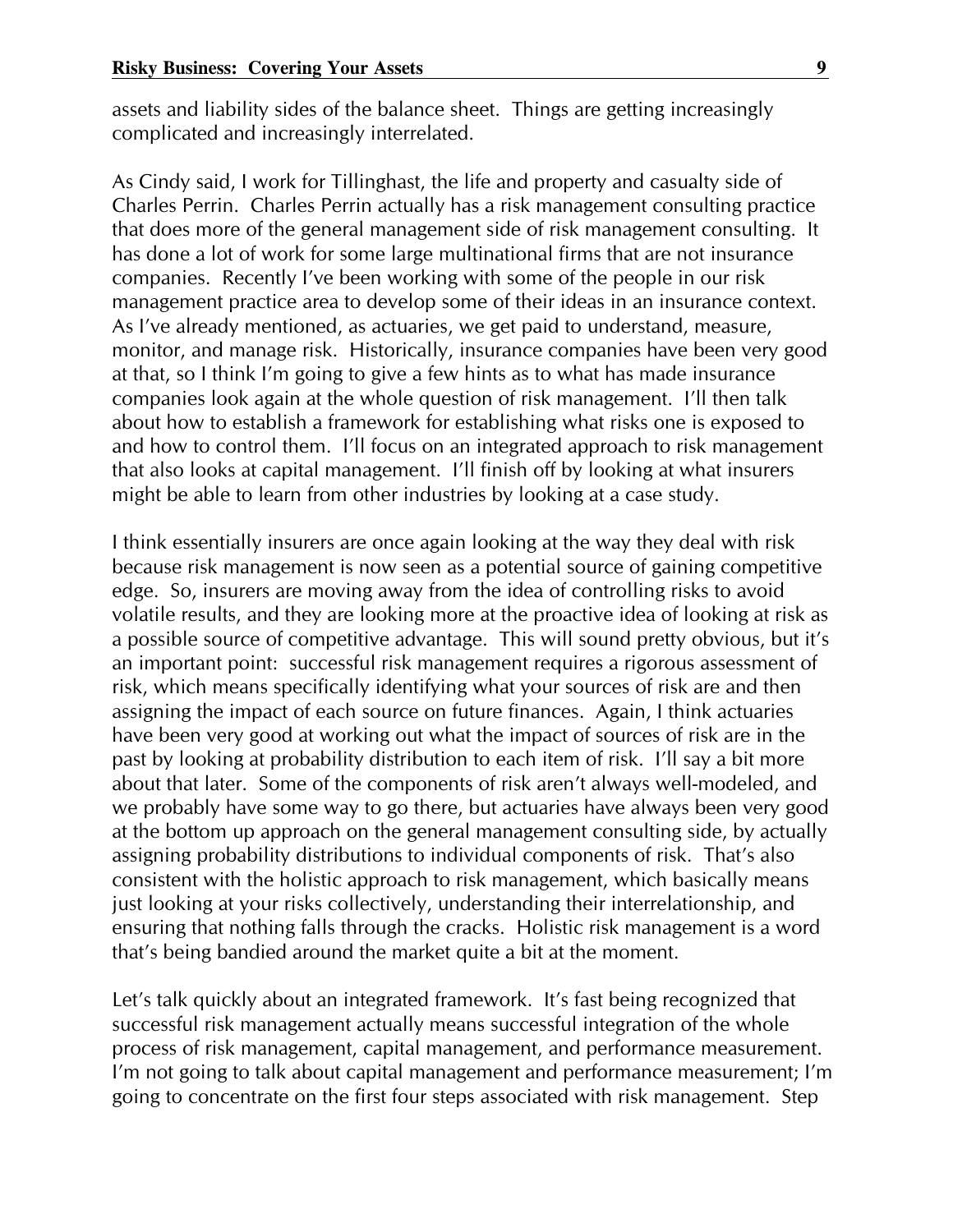one, identify and prioritize risk; step two, classify your risks; step three, develop a way to measure risk. Mark has already talked about the Delta Gamma approach and the tail end of distribution approach scenario analysis. That includes dynamic financial analysis and evaluating risk analysis.

First, identify and prioritize your risks. It's not appropriate to start with a readymade checklist of risks. You need to be specific and consider not just what's concerning the industry, but also what's specific to your company. As another obvious but important point, what's currently an important exposure to your company may not be important tomorrow. Classification of risk has been used quite a lot on the general management side. Mark talked about one approach to classifying risks. Here's another one that is a little bit more general. What the general management consultants have done is come up with four different buckets for putting your risks into. In Table 1, on the left-hand side we determined whether we are or are not well equipped to deal with a risk. On the bottom, you'll see we have looked at whether we have a good understanding of that risk or a poor understanding. Depending on which bucket each of our risks might fall into, we can categorize it according to whether it's manageable, strategic, business as usual, or adaptation. You're probably wondering why this is useful. This permits us meaningful interpretation of risk factors, and it clearly implies necessary actions. What we have here are just some ideas as to how you may interpret risk factors, and what your actions might be depending upon which bucket your risks fall into. Obviously, this would be much more detailed in practice.

|                               | <b>Good Understanding</b> | <b>Poor Understanding</b>    |  |  |  |  |  |
|-------------------------------|---------------------------|------------------------------|--|--|--|--|--|
|                               |                           | response                     |  |  |  |  |  |
| <b>Well equipped</b>          | -Management Response      | -System/infrastructure       |  |  |  |  |  |
|                               | -Experience is valid      | helpful                      |  |  |  |  |  |
|                               |                           | -Experience may not be       |  |  |  |  |  |
|                               | -Add capabilities         | -Import capabilities         |  |  |  |  |  |
| Not well equipped             | -Learn from the past      | -New capital and/or strategy |  |  |  |  |  |
|                               | -Previously lucky?        | -Learn from others           |  |  |  |  |  |
| <b>CLASSIFICATION OF RISK</b> |                           |                              |  |  |  |  |  |

TABLE 1

Another way of classifying your risks, and this is more akin to what Mark was talking about, is just splitting up risks by liability or replication risk, asset or investment risk, and then business risk. They will have their parallel with the NAIC risk-based capital (RBC) approaches, and this could fit into the framework that I was previously talking about on the general management side. The whole thing can be done consistently with that.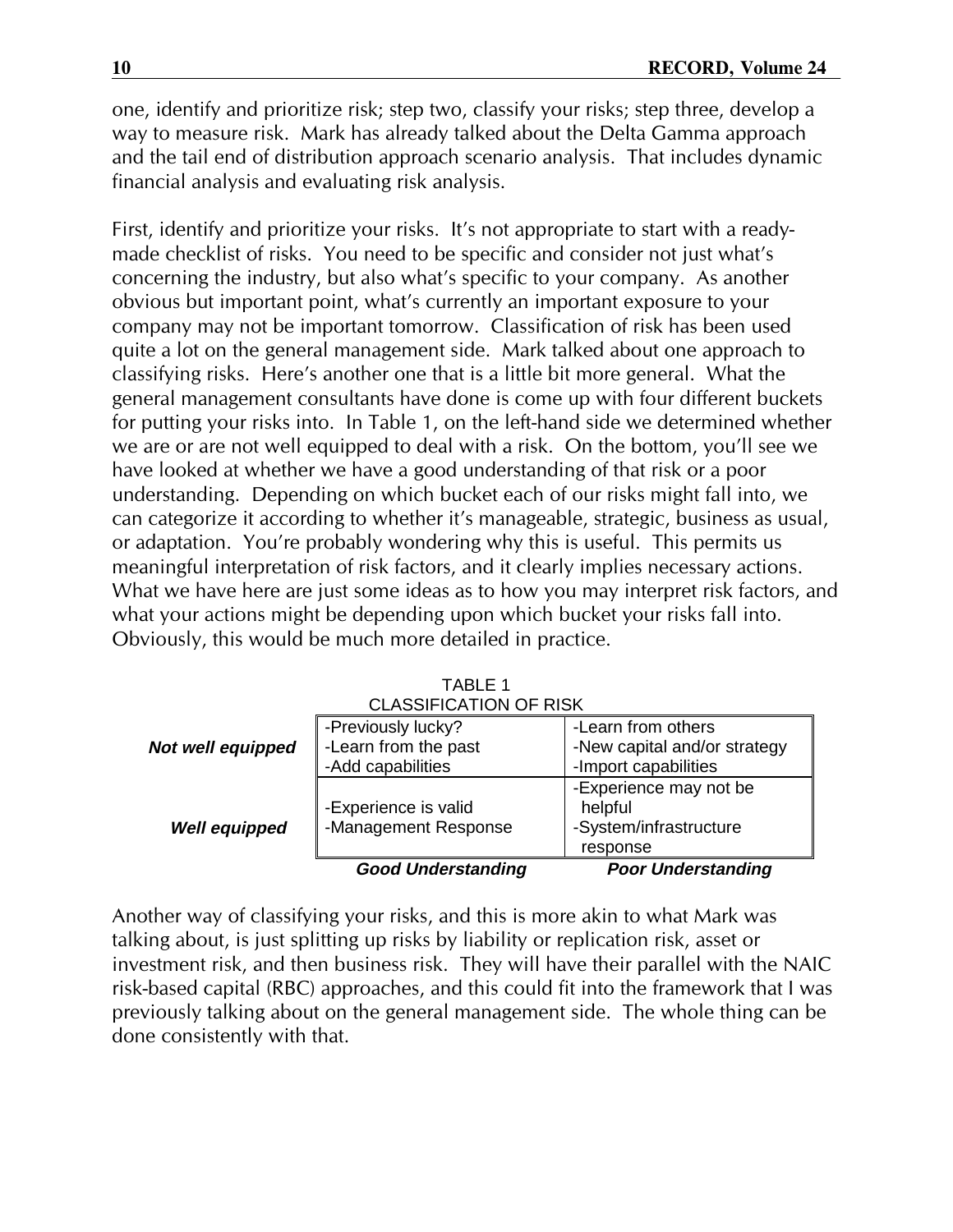5tep three, develop a way to measure risks. Again, Mark has already talked about this in a fair amount of detail. We parametrically model those risks or stochastically model those risks, and I think this is a real interesting area. It may be that by parametrically modeling some of these items, we're actually excluding some volatility. I think there's a big debate going on in the profession at the moment as to whether some of these parametric assumptions should actually be looked at stochastically. I think some components of risk are often not modeled at all, and maybe that's not appropriate. Again, I've just laid out some examples of some elements of risk that may need to be considered a bit more carefully in the future.

Finally, we need to decide on appropriate risk management techniques. Again, I think everybody here is familiar with some of the techniques that I have laid down here. 5ome risks can be controlled through the investment markets or more effective underwriting, claims management, and reinsurance. Product line managers and corporate financial administration offices can also exercise more control.

I'd like to finish off with a case study, which is actually concerned with the construction of an interisland tunnel system in the U.5.

Actually, they did a lot of statistical analysis. They established a framework for risk, and they identified, prioritized, quantified, and effectively mitigated all sources of risk. They used some quantitative analysis that was actually quite similar to the sort of analysis that insurance companies do. The project started with very specific objectives. They wanted to get it completed on time and on budget, and they wanted to make sure they didn't injure any of the workers, the environment, or the general public. Their next step was to work out the risks that could jeopardize the achievement of that overriding set of project goals, such as cost and schedule risks, safety-related risks, and third-party risks. I think the point to learn here is that risks need to be identified after first considering what the overriding project goals and objectives are. Once we've done that, we can then do the analysis that's required. At this stage, the work that was done on this project was very similar to work that we already do within the insurance industry-looking at scenario analysis and focusing the testing on those elements of risks that had the greatest potential for variability of construction duration. Having performed the risk measurement work by way of modeling, risk management processes were then put in place.

To conclude my remarks, I think when noninsurance companies or noninsurance industry capital projects tend to be very good is when they look at each task involved in a project and then establish what the potential sources of risk may be. I think that's a good framework for risk management, and it may be that insurers can learn something from that. Table 2 features a matrix that was actually taken from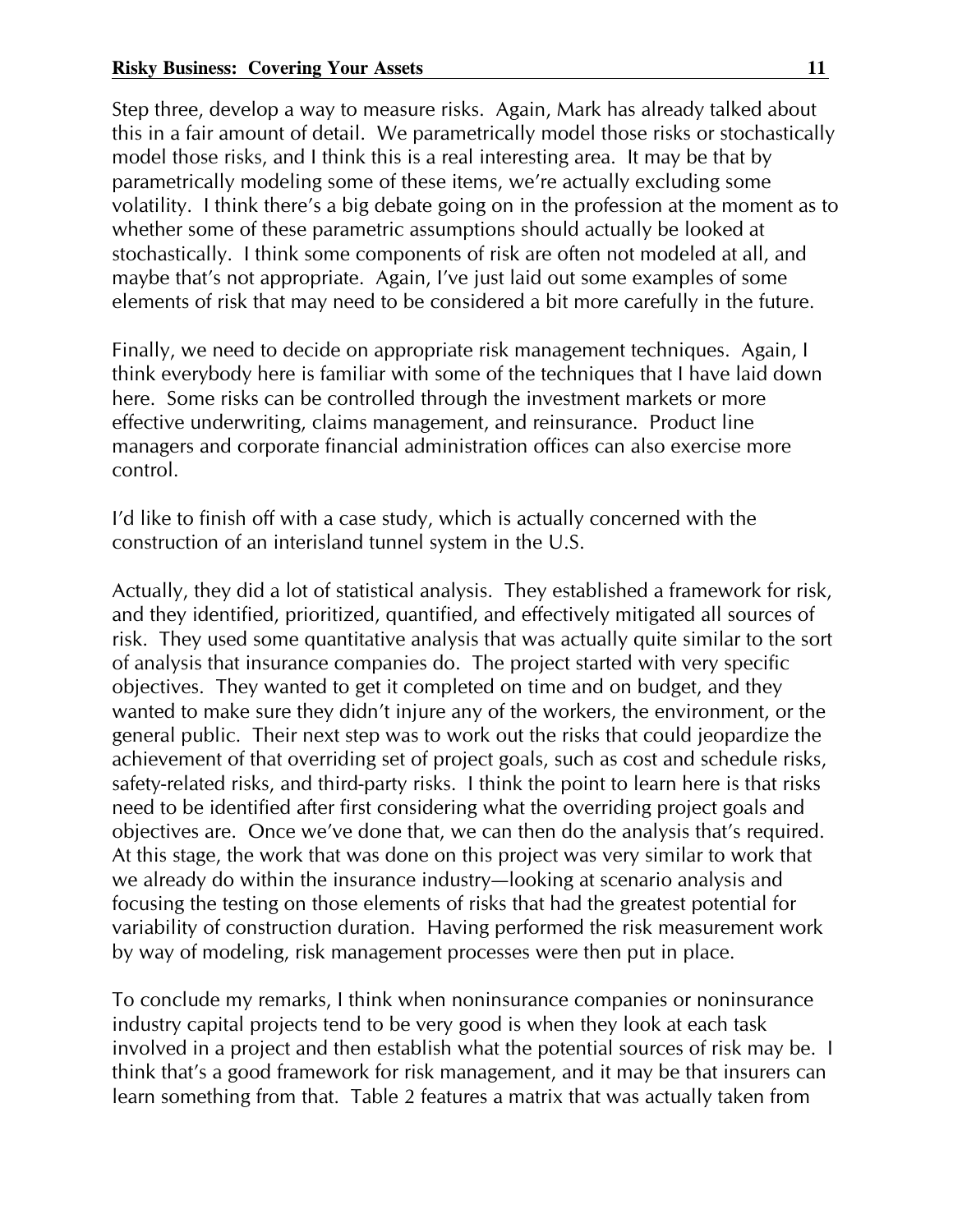some pioneering work that was done by some actuaries in the U.K. The Institute of Actuaries in the U.K. set up a working party to look at capital projects. Thackery came up with some ideas for project management and this matrix is such an idea. On the left-hand side of the matrix, we have the various stages of a project, and along the top of the matrix we have the different sources of risk. It requires an expert to go through and identify which boxes are applicable and what actions can be taken once we've identified which of those boxes are applicable to us.

| I IVAME YYOINN I OIN INOIN MAUAOLIMLIYI |                       |                 |                 |         |                |                  |  |  |  |
|-----------------------------------------|-----------------------|-----------------|-----------------|---------|----------------|------------------|--|--|--|
|                                         | <b>Source of Risk</b> |                 |                 |         |                |                  |  |  |  |
| <b>Stage of Project</b>                 | <b>Political</b>      | <b>Business</b> | <b>Economic</b> | Project | <b>Natural</b> | <b>Financial</b> |  |  |  |
| Concept                                 |                       |                 |                 |         |                |                  |  |  |  |
| Design                                  |                       |                 |                 |         |                |                  |  |  |  |
| Contract                                |                       |                 |                 |         |                |                  |  |  |  |
| Approval                                |                       |                 |                 |         |                |                  |  |  |  |
| Capital                                 |                       |                 |                 |         |                |                  |  |  |  |
| Construction                            |                       |                 |                 |         |                |                  |  |  |  |
| Operation                               |                       |                 |                 |         |                |                  |  |  |  |
| Revenues                                |                       |                 |                 |         |                |                  |  |  |  |
| Decommissioning                         |                       |                 |                 |         |                |                  |  |  |  |

TABLE 2 FRAMEWORK FOR RISK MANAGEMENT

A similar work is being put together here in the U.5. under the finance practice area, which is under Cindy's chairpersonship. We're setting up a capital projects working group to look at whether or not some actuarial principles can be used in a capital project's context, as well as the flip side of that. If anybody's interested in helping us out, we'd love to hear from you. Either get in touch with myself or Cindy.

Ms. Forbes: Our last speaker is Frank 5abatini. Frank is a partner with Ernst & Young, and he is the national director of AL management services for life insurance companies.

Mr. Francis P. Sabatini: My theme is management information because I think that's the key to any type of risk management program, and I don't want to lose sight of that. There are four levels of competency, at least this is my definition. You can be consciously competent; you can be unconsciously competent, which is a euphemism for lucky; you can be consciously incompetent, which is probably as bad as you can get; or you can be unconsciously incompetent. I think, in general, the managements of the companies worldwide in the insurance industry strive to be consciously competent. You can't do that without management information.

Let's take a look at risk management in the insurance context. Of course, these are my opinions and they're not the opinions of Ernst & Young or anybody else. We've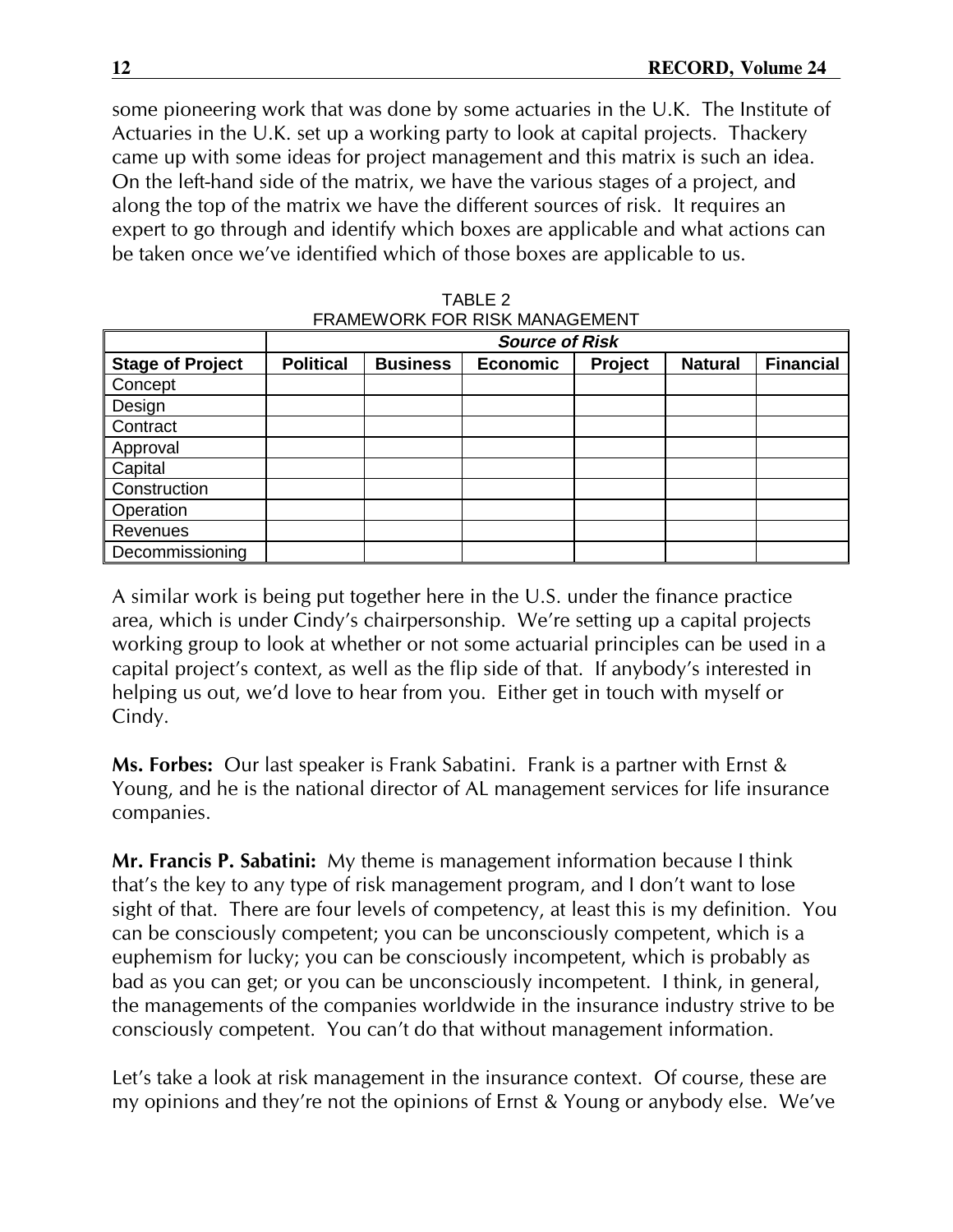come a long way baby, but we have a long way to go. What is our risk universe? As we look around the industry, it has primarily been interest-rate risk with maybe a secondary focus on credit risk. If you stop and think about it even from a regulatory point of view, those are the two primary things that we tend to focus on, which excludes all those other risks. We really don't do a very good job at this point at looking at all of them or quantifying the different components. We tend not to be holistic. The industry in general hasn't gotten to the point of looking at risk in a holistic way. I mean all risks across all operating lines, and we're not there yet. Even in an isolated sense if you look at interest-rate risk, we have trouble being holistic across the company. Out of that comes limited management information and utility; that is, even if we do an excellent job of looking at risk for a particular line of business or a particular company or its interest-rate risk only, it's out of context and awfully difficult for management to find that useful or take action. That leads to the fragmented nature by risk element and by line of business. In our horizon, it has historically been long-term. I'm not suggesting that's good or bad; a little later I'll suggest that maybe it should be long, short, or intermediate. By comparison, let's look at the banking industry. I'm not sure how they got to where they are. I haven't read the history, but they generally tend to have a broader view of risk. The VAR concepts that are emerging out of the banking industry incorporate all capital market risks, interest-rate foreign exchange, and commodity equities. They're trying to bring in credit right now, but it's not particularly robust. They tend to be holistic, so it's the total bank-all the assets and all the liabilities. It's management-focused. I have run into a few insurance company chief financial officers who have come over from the banking industry which continually expresses its frustration at not finding a risk management reporting process in place in most companies. The interesting thing is the banking focus is less than one year, and it's being driven primarily by some of the accounting that takes place on that in that business.

5o where do we want to go? We'd like to look at the entire risk universe. We want it to be holistic-total company. We want it to be disciplined-management focus and utility. That's the greatest benefit. You can do all the wonderful work in the world, but if it has no value to management, it probably has no value and multiples arise. I know if I were a CEO of a company and somebody used a 30-year horizon, I'd say, "How many years do I have to retirement?" That's not useful. My view is that you need to break your analysis of risk into short, intermediate, and longer term horizons.

What's the impetus? We're going to have a convergence to the financial services industry. The Traveler's-Citicorp merger probably isn't the first. We're going to continue to consolidate. We're going to continue to confront expanding competition and shareholder demands, and expectations are going to increase, not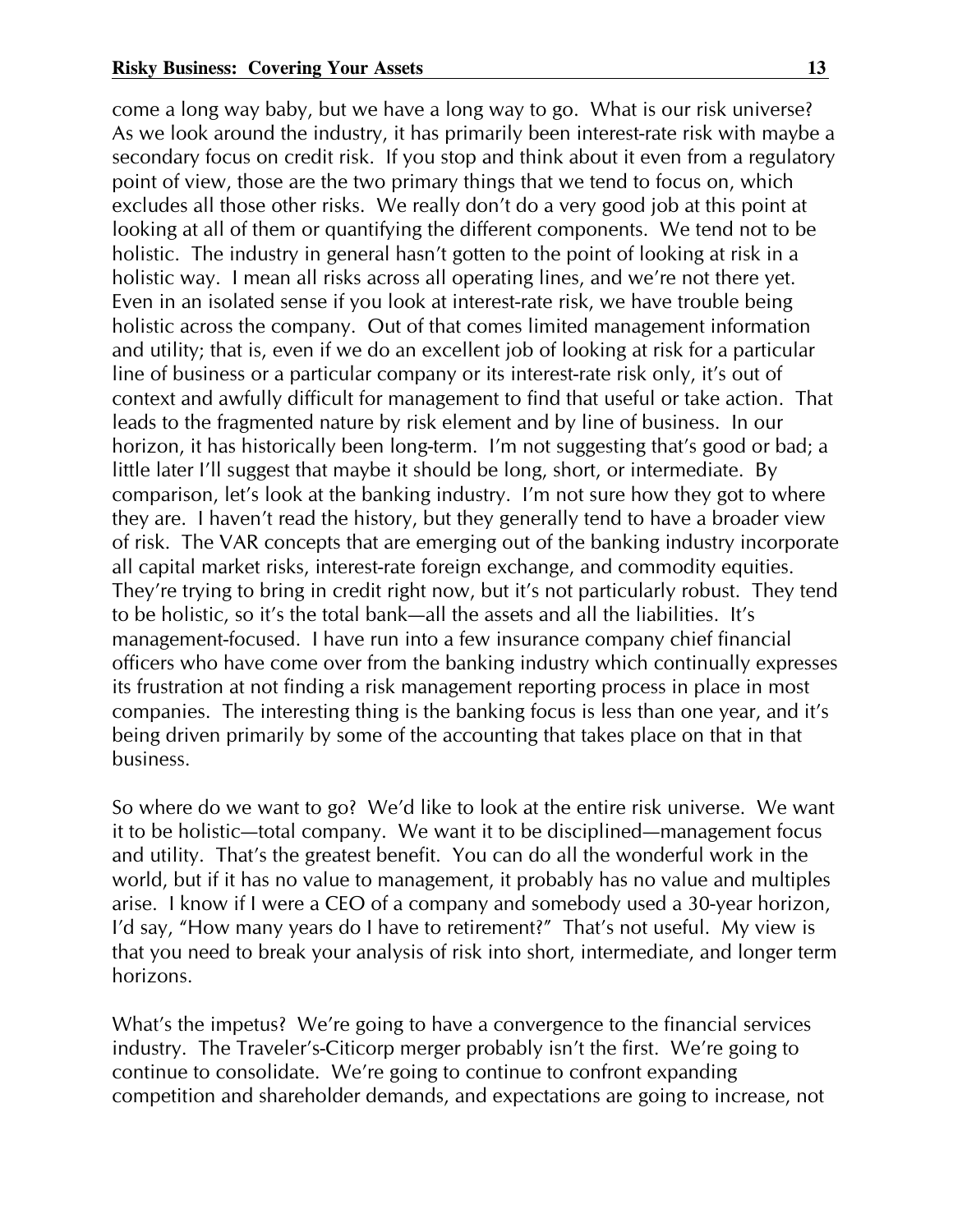decrease. 5ince we're heading on the track where we're all going to be stock companies anyway; that factors into it even more. I'll pick up on a point that Tony made, years ago. If you were good at risk management, that was a competitive disadvantage. I don't think it's a disadvantage at all, and I think we're now having to look at risk management as something that if we don't have it, it's going to be a disadvantage, and it's going to impact shareholder value.

What is comprehensive risk and value management? Very simply, it's a risk and value measurement framework that incorporates all measurable risks. The key word is "all." Another key word is "measurable." There are some risks that probably can never be measured. What's the process? They have to go through a risk assessment, which is basically a mapping process that identifies all the risks that you might want to worry about when building that inventory or universe. You need to map them into those that have relative importance, those that are measurable, those from which you can get the information you need to incorporate them into any kind of risk management process. Once you've done that, then you can go through the quantification process, which leads to performance, measurement and attribution, assessing stakeholder's risk appetites and how much risk you are willing to take, linking risk with returns and strategy formulation and capital attribution, getting into a risk monitoring and management process, and institutionalizing it in the organization.

5o what is the risk universe? I've quantified them into four categories: financial, business, operational, and event risk. I'm planning on doing some personal development too. In the category of financial risk, some examples are capital markets, which would include interest-rate risk; equity in market risk; bond market risk; all the types of capital markets risk you might think of—credit risk, foreign exchange, surrender and lapse, premium suspension, and production (meaning new business); business risks-mortality, morbidity, surrender and lapse again, ratings downgrades, litigation, changes in competition, and pricing risks; operationssystems, people, and accounting processes; and event risk—tax law changes and other event-related risks.

What are metrics? Earnings at risk, embedded value at risk, and shareholder value. There are others that are quite possible that share some common characteristics. They're all profit-based and by using profit-based measures, it allows you to do a number of things. First of all, almost every risk element has an impact on profit; therefore, if you can identify, define, and quantify a risk measure, you can probably ascertain its impact on your bottom line in one form or another. By introducing all these different risk elements, you need to move to a platform that allows you to quantify all of them. 5econd, each of these measures allow you to quantify the impact of risk not only in terms of your current balance sheet, but in terms of future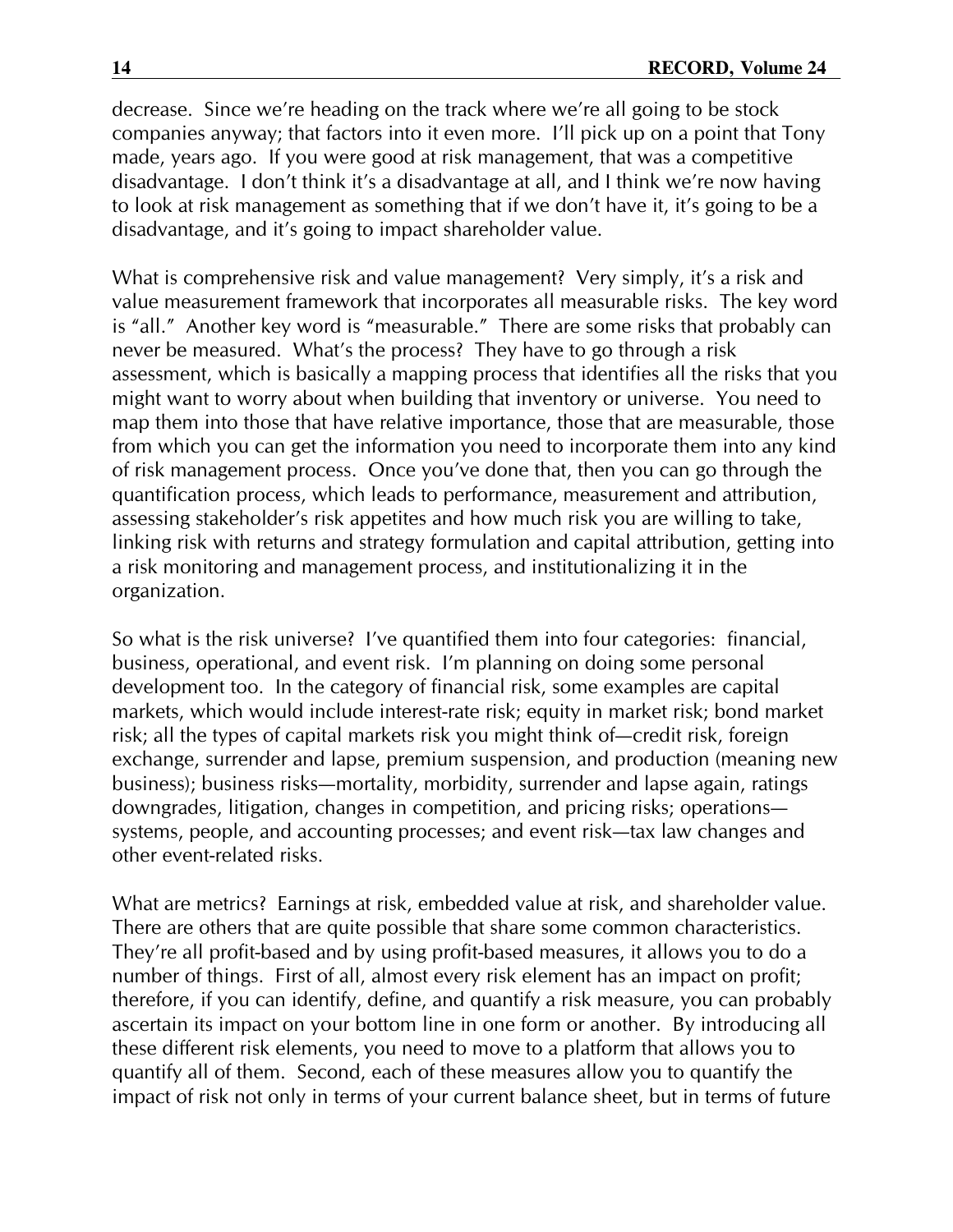environments that might reflect new business. Any kind of future flows, taxes, and new production can all be factored into a metric of this type.

What are the benefits? What's the goal? The goal is management information, and the idea of the comprehensive risk and value measurement system is to bring all the risks together into a single measurement framework across the entire company. That's the goal. If you can do that, then you can provide management information so they don't need to feel like they're lacking information that causes them to make the business decisions. It's not going to make the decisions for them, but it's going to give them information that they probably need and want. Probably most importantly, it creates a perspective on the relative exposure to various risks, and whether or not they're comfortable with that relative exposure. I've frequently heard this throughout the industry: Do we have too much interest-rate risk or too much credit risk? What's the right balance? If you build a framework of this type, you should be able to answer that question. That provides a foundation for risk and strategic decision making with a forward view.

5o what's the methodology? The first assumption is every risk is dynamic. We're familiar with our traditional methodologies that have been built on cash-flow testing and focused on interest-rate risk, so we tend to treat things like mortality and morbidity as fairly static or nondynamic elements. We then vary the interest-rate elements. There are others that we don't even consider such as the equity markets if we have equity positions in our portfolio and currency exposures if we have them in our portfolio and so forth. In this context every risk is a dynamic risk, at least every measurable risk, which can be defined in some statistical way— some with a fair amount of precision and others with not as much precision. The idea is that it will capture random fluctuations, trends, correlations with each other, economic events, etc. It allows you to define the risk profile reflecting all the elements collectively, and it incorporates their relative correlations both positive and negative. The beauty of it all is to determine the contribution each risk element makes to the overall risk position in a similar fashion to some of Mark's comments.

Let's talk about credit as credit risk. We know that we don't get ten basis points, or a default cost, coming through our income statements every year, so we shouldn't treat it that way in terms of measuring risk. There's a distribution of default outcomes and a history that you can build on. It's certainly not a normal distribution; it's a skewed distribution. It's one where we either have no defaults or we have a fair amount of defaults. You look at credit in more of a dynamic way with pathwise variation, and you define it in terms of its relative correlation to other things that are moving in your modeling environment, whether it's interest rates or to the extent that you can link it to economic conditions.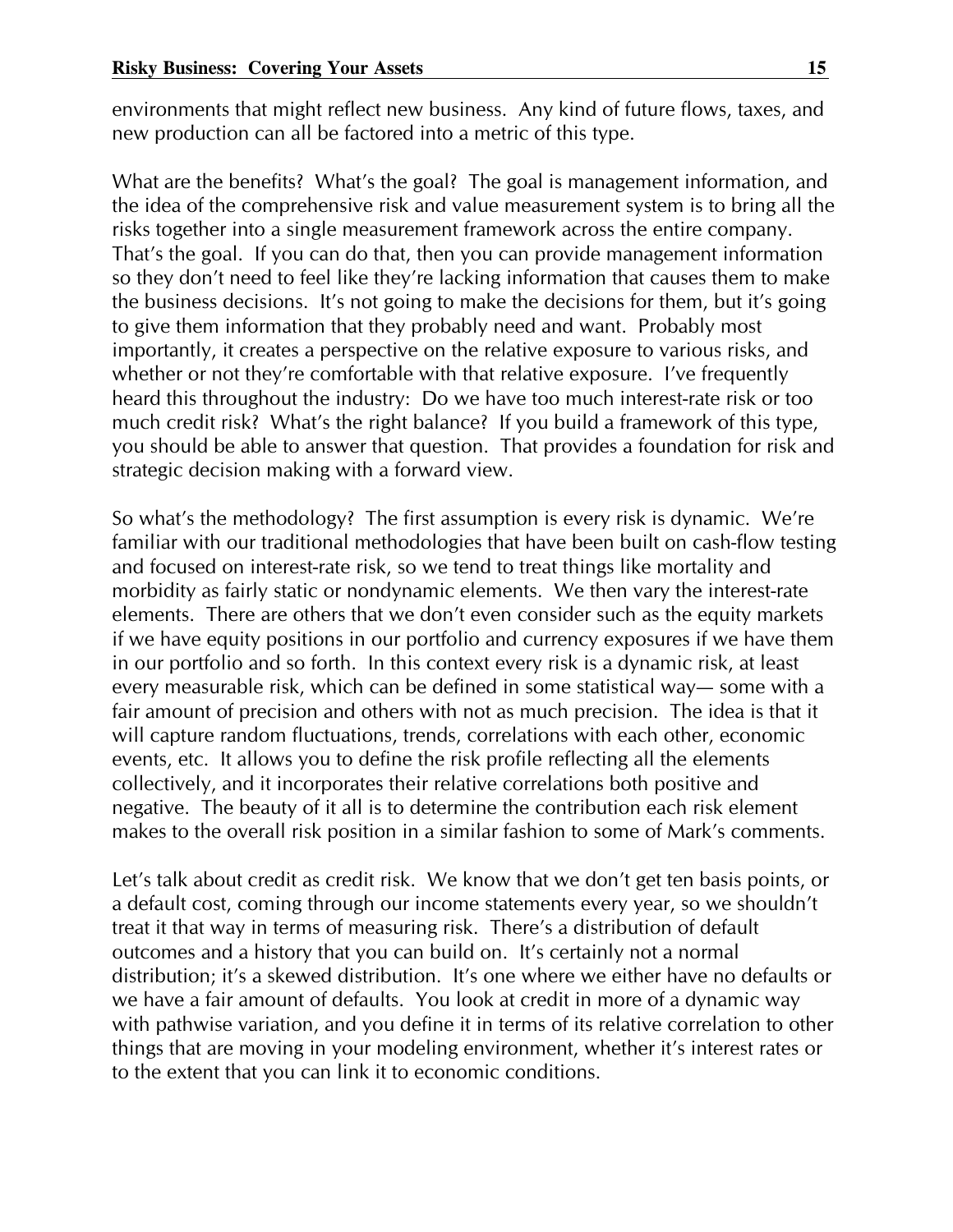I'm going to define earnings at risk as the mean value less the 10% value. This is the kind of information that you can get. Chart 7 looks at the distribution of earnings across all the economic events that you've examined in terms of your modeling process. It includes a combination of interest rate, credit lapse, and all the risk dynamics that you built in. Risk then is defined as your earnings at risk between the mean value and the 10% value. There's more you can do with this, but in its basic form this is an earnings-at-risk exposure from all sources of risk. The next step is to break that risk exposure into the contribution that each risk element makes, and I've included baseline expectations for surrender and lapse, credit foreign exchange, equity (equity meaning to the extent that you own equities as an asset class), mortality, and morbidity. The idea here is to hold all the variables constant and vary the other, and determine the contribution or, in an even more dramatic sense, exclude the other variables and evaluate the one. In reality, I don't think you can get an independent result with the technology that we have, but you can at least get the significant component or contribution for each risk element. In this example, what we've done is shown that capital markets risk is more than twice what we would be getting from credit risk. Things like mortality and morbidity have relatively less risk exposure, and they create an environment where you can sit and look at something like this and say, "Well, maybe we should be taking more mortality risk and taking less capital markets risk; or maybe we'd like a better balance between capital markets and credit risk. I didn't think that risk exposures to new business production were as significant as they really are." The beauty of it is that it provides a lot of good information, and there's a lot of detail that can support that in terms of presenting information to management.

Now I've talked mostly about risk management, but I want to just spend a brief moment on value management. There aren't too many organizations that I've spent any time with that didn't think maximizing earnings was important. The goal here would be to maximize earnings for a given level of risk and capital, and it provides a framework for determining adjusted risk capital and effectively allocating capital. To the extent that you can define the shareholder value utility function, you can even get to understanding how your management actions can actually enhance shareholder value.

Now I realize that I've talked about a risk management and a value management framework that takes the complexity in a modeling context of what we do even beyond what we do today. I recognize that the more complex it gets, the more assumptions that we bring to the whole process. When I started out my talk, it seems that the goal is to provide management with information. I recognize that the results can get pretty sensitive to the assumptions you make, but I think if it's presented to management in the proper context, it gives them information and it allows them to make decisions. It doesn't tell them what the decision is, but if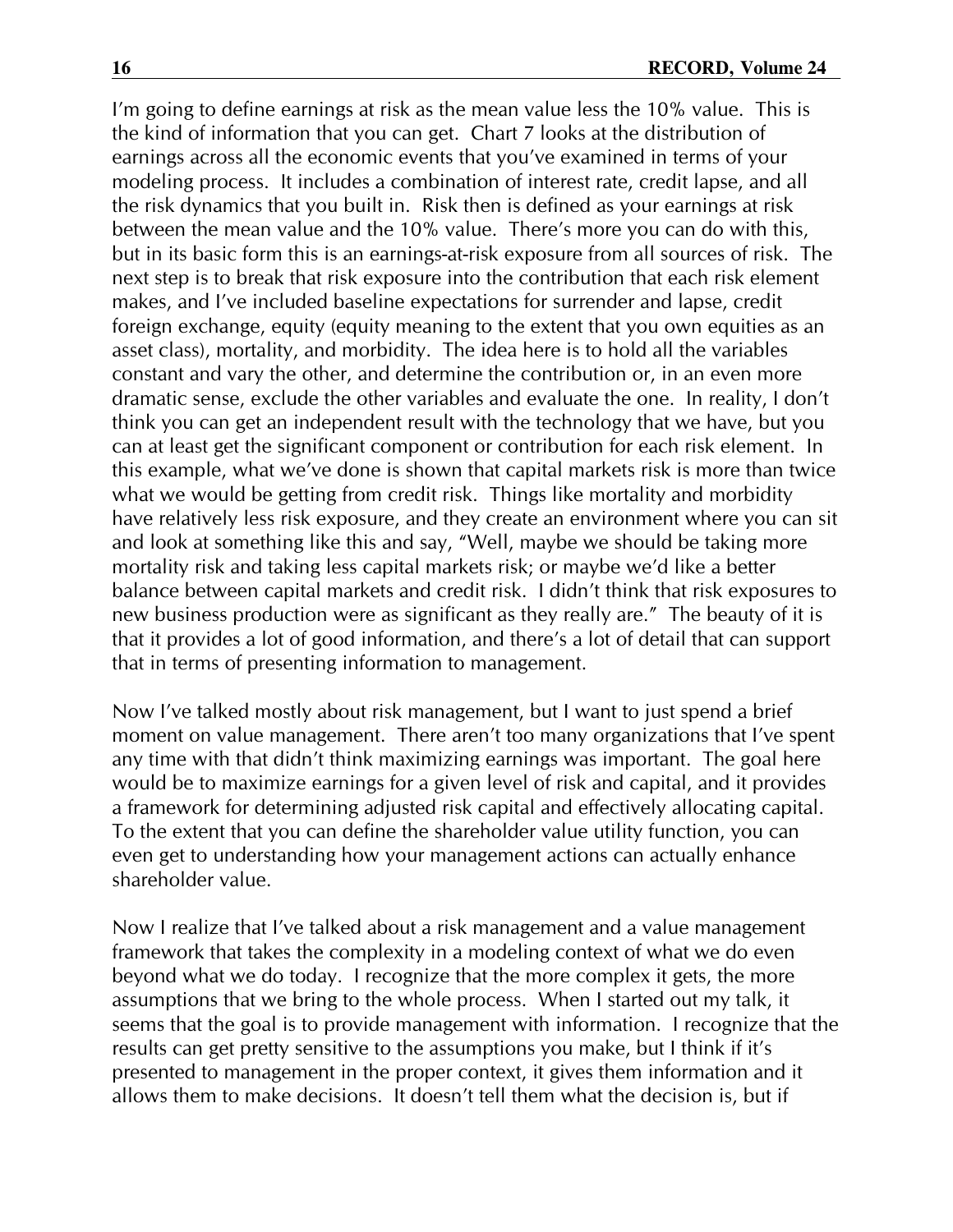presented in the right format, it gives them more information and perspective than they had before, which allows them to be consciously competent.

Mr. Bruce R. Darling: The agenda mentioned that RBC and target surplus would be addressed. I didn't hear too much about that, and I was wondering if, in your work, since you all are very heavily involved in risk evaluation and that kind of thing, you consider either the RBC formula or the asset valuation reserve formula to provide any relevant management information. Or do you just take them as compliance givens?

Mr. Dardis: I'll say a quick word on that. One of the approaches to classification that I've put up actually had the parallel,  $C-1$ ,  $C-2$ , etc., risk, and I don't think any of us really wanted to get into a big discussion on the appropriateness of the RBC approach to risk classification. I personally think it's pretty good, but certainly that's one approach. What I'm seeing is there are a lot of companies using that approach as a means of doing capital allocation and the corresponding calculations that feed off that.

Mr. Sabatini: There's a concept called RBC arbitrage. The basic idea behind it is that if you build a risk measurement framework of the type that I've just described, you can then really get a handle on how much risk exposure and how much risk capital you really need for your particular businesses. If you know that and you find out that you need more in a particular line of business than the regulators and your shareholders require you to have, you should write a lot of that business. That's kind of a left-handed way of answering your question. I think the RBC concept is great, but I think it actually has to evolve to the point where it better reflects the underlying risks of the different elements.

Mr. Abbott: I think the idea of confirmation is probably the most important aspect here. The RBC has stated their set of what they believe to be sufficient measures, but the question is really to validate them. Through methods like earnings at risk and VAR, we can start to get a handle on whether they're truly accurate enough for all of the assets that are included. 5ome of them might be penalized far too much. To appropriately have some valid argument to offer some other way of allocating that capital, I think there's still a lot of work that needs to go in producing a confirmation. Certainly, horizon analysis is very important looking at different events that have occurred historically and how those periods would have affected the risk capital. Maybe a scenario or set of scenarios to those historical events in looking at the capital to be required would be a better way to get an understanding of that.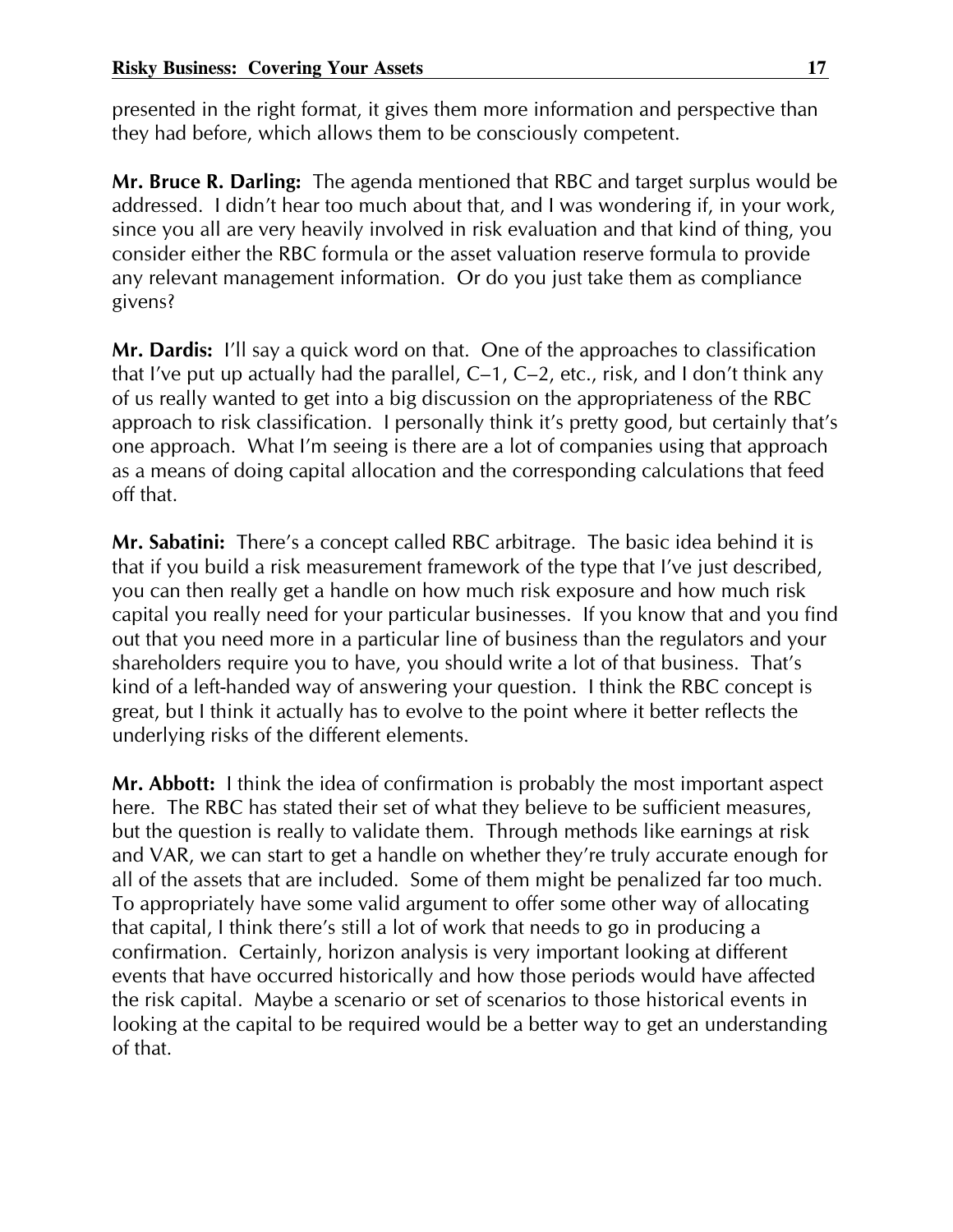**From the Floor:** I have a question for Mark on the contribution to VAR. How do you derive the dollar beta? And how do you interpret the results where the assets are negative contributors and the liabilities are positive?

Mr. Abbott: Yes, basically when you look at VAR, everything is additive. But once you start putting in the correlations, then you're really looking at diversification. If you have A/Ls, obviously those will be added and subtracted, but the correlations are really what will offset the contributions across the line. It's the covariance matrix that takes you from the straight VAR contributions to the truly diversified contributions. That's one of the reasons why you need to look at what goes into that development of the covariance matrix. Over what period were you measuring the historical information, or even maybe just subjectively setting up some crisis periods where the correlations were very high? Typically, the dollar beta is going to be much lower once you include all the diversification effects in your VAR. If you just look at the individual buckets, essentially you're going to see those risks are fairly large compared to the total.

We compute VAR and get to the diversification contribution by looking at all the risk sources and the volatilities of those particular areas, the levels of rates for example, and by creating the shocks that one would see in those particular areas to get the sensitivities. Once you have all of those shocks and you know what the contribution to risk is from the risk sources, then you can assign to each of the individual assets the amount of risk that the covariance matrix is going to calculate. It's basically just a mathematical formula you apply based on the shocks-these dollar durations, if you will, that you get from different buckets-whether it's prepayment risk or interest-rate risk. We're using this delta normal or even extending this delta gamma methodology. The dollar beta actually reflects the true diversification of all of that risk and the assignment to the contribution to the total risk in an additive way.

**From the Floor:** I was wondering if the panelists could comment on their perceived changes in both management and stock analysts' perception of this type of activity. Four or five years ago, any type of attempt to really get down to the risk was perceived as a negative that took away from more productive activities. Do you find that currently there's a lot more reception in that area?

Mr. Sabatini: I really can't comment on shareholders other than to say that shareholder perception of risk probably has impacted some stock prices, and I can think of a couple of examples. From a management perspective, I think there are more management requests for information then there ever were five years ago. I didn't think they even knew to ask the question quite honestly, and I've literally seen it in a few instances where it wasn't someone in the organization trying to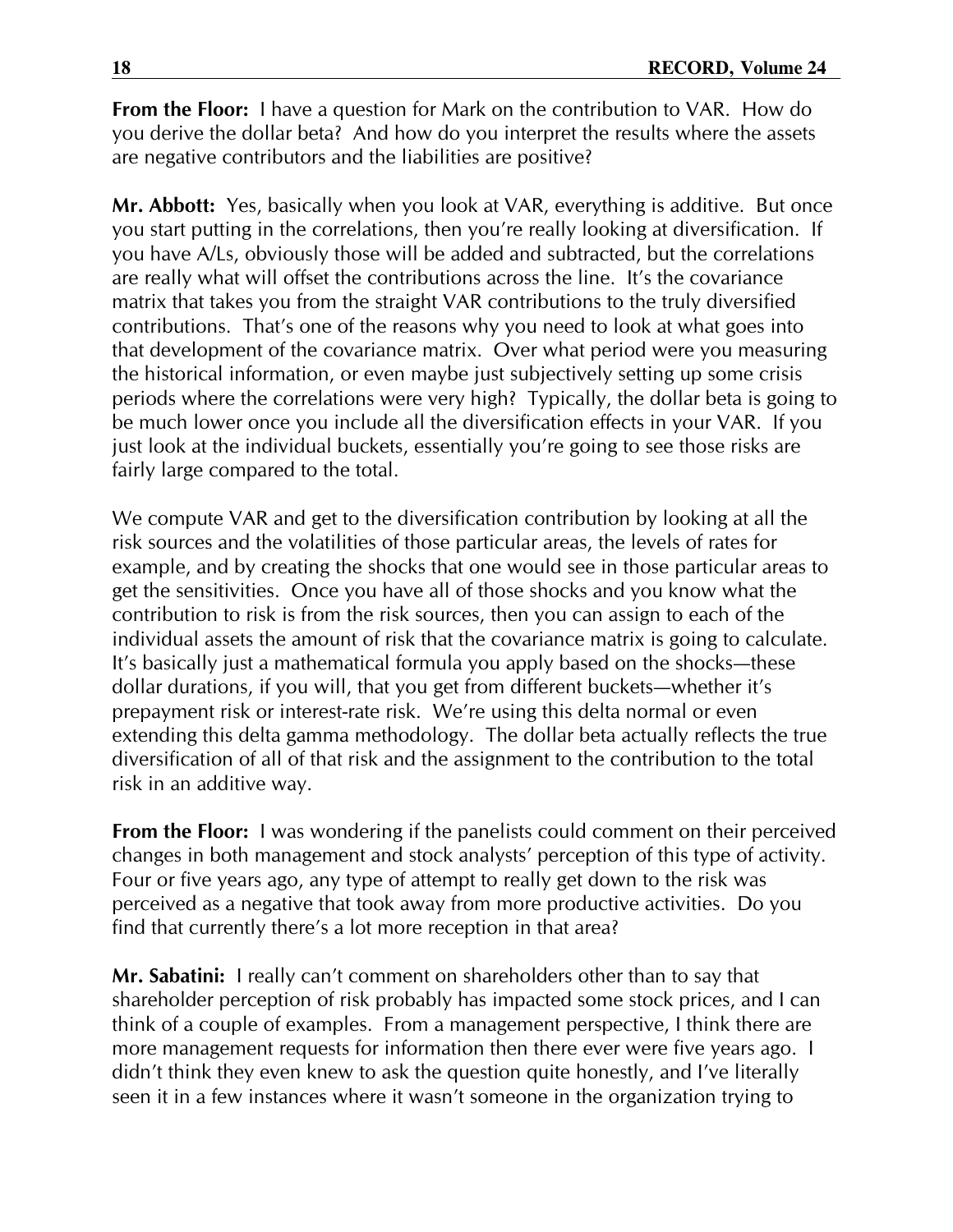push up the idea. I think it's management for whatever reason deciding that this is important, and it actually works in an organization when it happens that way. When you have senior management support, it usually is successful. I think the other thing that's happening is you're finding that there are banking people who are moving into the insurance industry. I don't know if that's good or bad. Time will tell. These individuals, especially on the financial side, are used to having risk management processes and seeing risk management information, so they're asking for it.

Mr. Abbott: I think if you look in the annual reports right now, you'll probably see only several insurance companies that reported VAR in their statements. I think it's going to be a very different story in five years.

Mr. Dardis: I'll just make a quick comment on that as well. I think as far as management is concerned, one of the most difficult things is actually coming to grips with some of the conceptual ideas. Our job in explaining some of those conceptual ideas is a pretty tough one. The stock analyst question is an interesting one as well. I think stock analysts have been trying to come to grips with the risks that a company is exposed to, and maybe their analysis has tended to be somewhat subjective so far, but I think it's definitely an area that they're going to look at in the future.

Mr. Abbott: I think there certainly is going to be more of an effort to communicate to the shareholders the corporate value and their concern in risk. I know that there's another session on risk management where that issue is going to be addressed a little bit more fully.

Mr. Sabatini: It was kind of a loaded question. I think that basically management seems frustrated with both the regulatory agencies and possibly some of the stock analysts. This might be a means for them to educate the public about the real nature of the risks. It's particularly true when a company is, say, in an expansive mode as many companies are today.

**From the Floor:** I've seen a couple of companies put their risk management there they are analyst dog-and-pony shows. I can't say whether or not it helped them or not.

Mr. David K. Sandberg: I think Frank underlined a segment of being able to look at all measurable risk, and I wasn't sure if this came through in the presentations or not. It seems like one of the risks that you have is modeling risk; your assumptions about the interrelationships are wrong. Is that also factored in when you're looking at the VAR? It was nice to get a probability distribution and come up with a mean